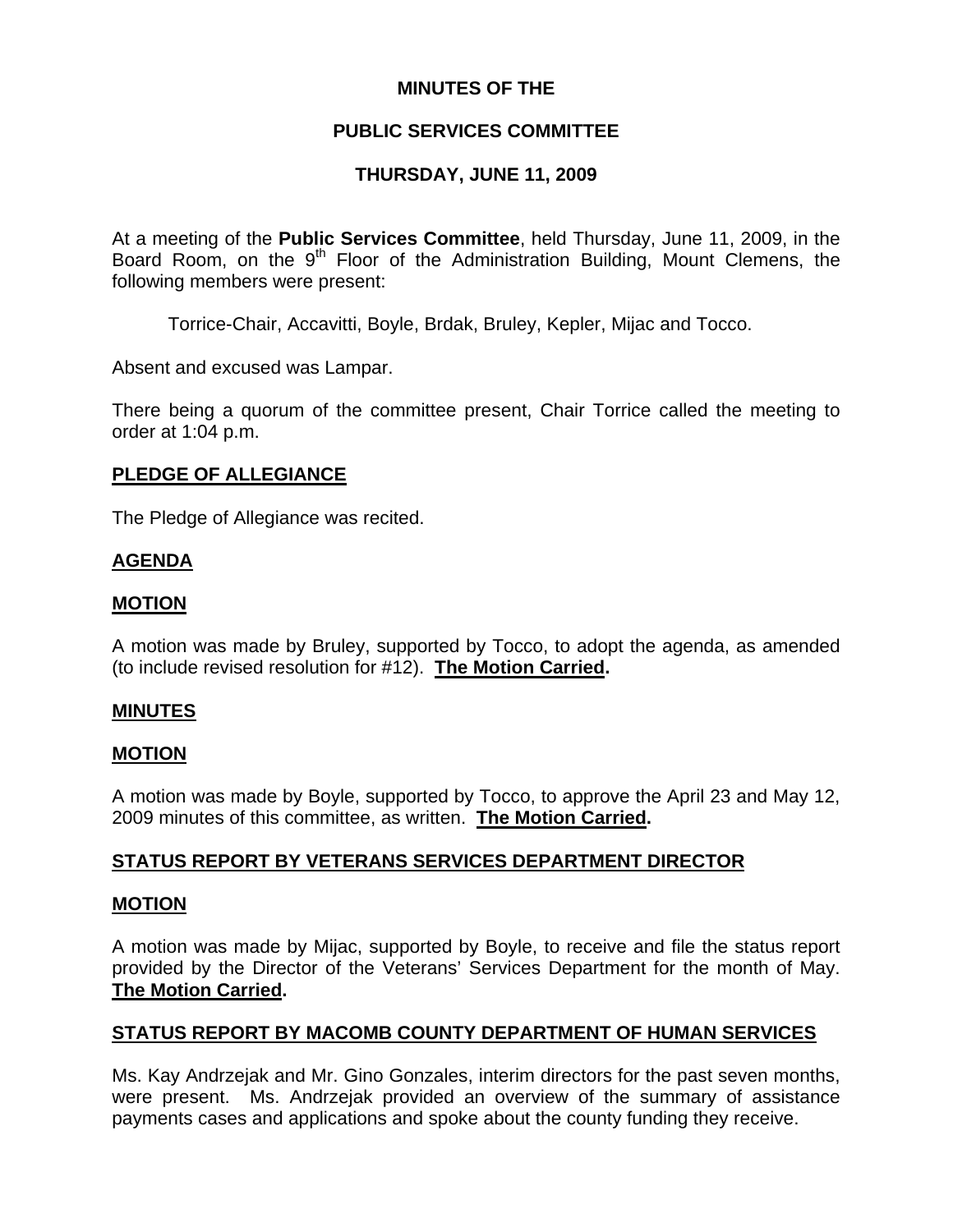The following commissioners spoke: Mijac, Bruley and Brdak.

#### **MOTION**

A motion was made by Tocco, supported by Brdak, to receive and file the status report provided by the Macomb County Department of Human Services. **The Motion Carried.** 

### **AUTHORIZE COMMUNITY SERVICES AGENCY TO SUBMIT HEAD START EXPANSION PROPOSAL FOR 2009**

Commissioner Bruley offered a motion that addressed agenda items #8-13.

#### **COMMITTEE RECOMMENDATION – MOTION**

A MOTION WAS MADE BY BRULEY, SUPPORTED BY TOCCO, TO RECOMMEND THAT THE BOARD OF COMMISSIONERS APPROVE AND AUTHORIZE THE FOLLOWING:

SUBMISSION OF THE MACOMB COUNTY COMMUNITY SERVICES AGENCY'S HEAD START EXPANSION PROPOSAL FOR 2009;

SUBMISSION OF THE MACOMB COUNTY COMMUNITY SERVICES AGENCY'S EARLY HEAD START PROPOSAL FOR 2009;

SUBMISSION OF THE MACOMB COUNTY COMMUNITY SERVICES AGENCY'S SENIOR CITIZENS CHORE PROGRAM PLAN FOR FISCAL YEAR 2009-10;

SUBMISSION OF THE MACOMB COUNTY COMMUNITY SERVICES AGENCY'S SENIOR CITIZENS HOME INJURY CONTROL PROGRAM PLAN FOR FISCAL YEAR 2009-10;

SUBMISSION OF THE MACOMB COUNTY COMMUNITY SERVICES AGENCY'S SENIOR CITIZENS NUTRITION PROGRAM PLAN FOR FISCAL YEAR 2009-10 AND

THE MACOMB COUNTY COMMUNITY SERVICES AGENCY TO RECEIVE \$196,521 FROM THE FEDERAL EMERGENCY FOOD AND SHELTER PROGRAM THROUGH UNITED WAY FOR SOUTHEASTERN MICHIGAN.

The following commissioner spoke: Bruley.

Chair Torrice called for a vote on the motion and **THE MOTION CARRIED.** 

## **STATUS REPORT BY COMMUNITY SERVICES AGENCY DIRECTOR**

Mr. Taylor provided an overview of the information that was distributed: update on implications of funding based upon the Governor's Executive Order and update on number of UIA Claimants who will be exhausting their benefits through the end of the year.